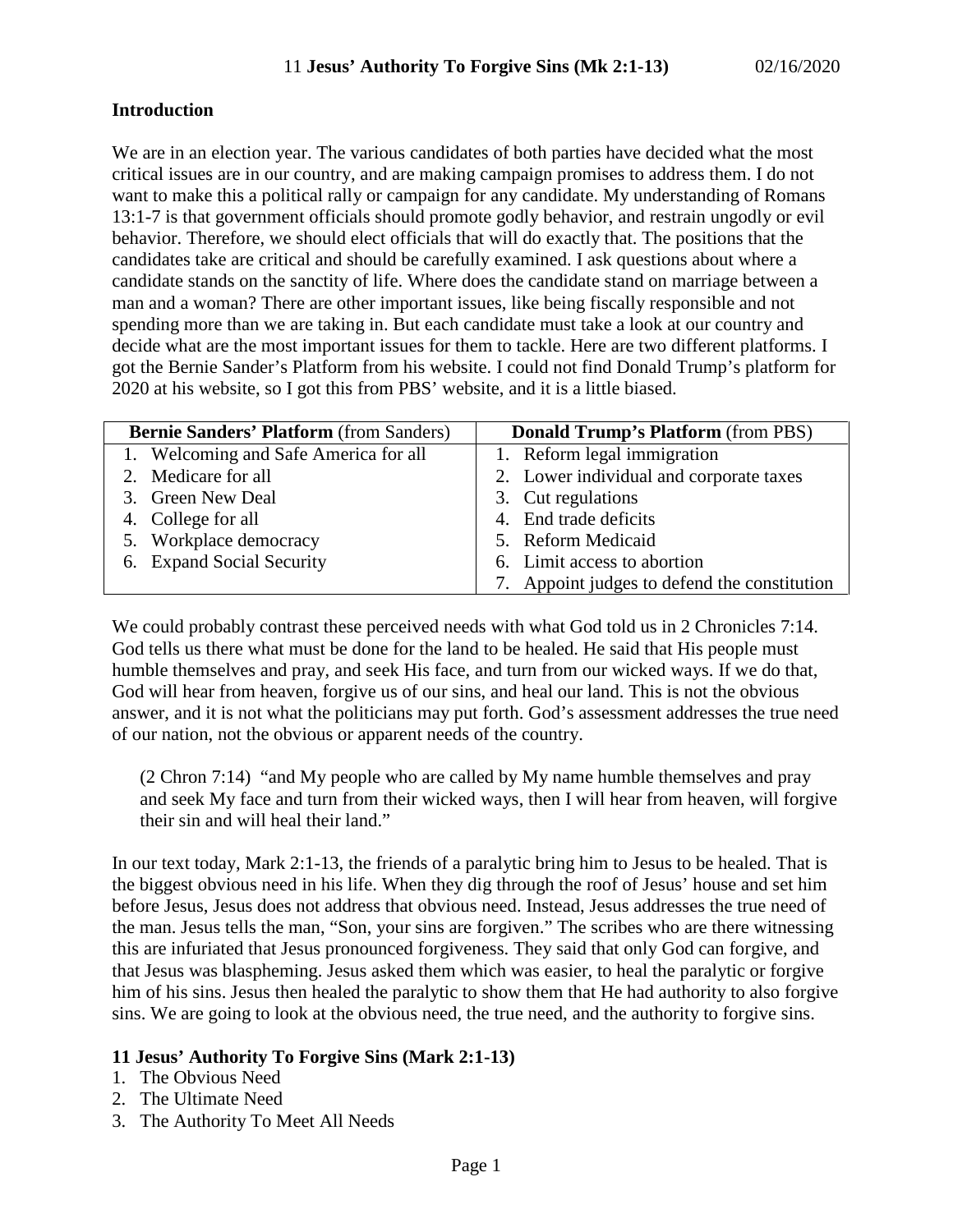(Mark 2:1-13) "When He had come back to Capernaum several days afterward, it was heard that He was at home. {2} And many were gathered together, so that there was no longer room, not even near the door; and He was speaking the word to them. {3} And they came, bringing to Him a paralytic, carried by four men. {4} Being unable to get to Him because of the crowd, they removed the roof above Him; and when they had dug an opening, they let down the pallet on which the paralytic was lying. {5} And Jesus seeing their faith said to the paralytic, "Son, your sins are forgiven." {6} But some of the scribes were sitting there and reasoning in their hearts, {7} "Why does this man speak that way? He is blaspheming; who can forgive sins but God alone?" {8} Immediately Jesus, aware in His spirit that they were reasoning that way within themselves, said to them, "Why are you reasoning about these things in your hearts? {9} "Which is easier, to say to the paralytic, 'Your sins are forgiven'; or to say, 'Get up, and pick up your pallet and walk'? {10} "But so that you may know that the Son of Man has authority on earth to forgive sins"—He said to the paralytic, {11} "I say to you, get up, pick up your pallet and go home."  $\{12\}$  And he got up and immediately picked up the pallet and went out in the sight of everyone, so that they were all amazed and were glorifying God, saying, "We have never seen anything like this." {13} And He went out again by the seashore; and all the people were coming to Him, and He was teaching them."

#### **1. The Obvious Need** (Mark 2:1-4)

In Mark 1:39, Jesus had been going throughout Galilee, preaching and casting out demons. In Mark 1:45, after Jesus had cleansed the leper, and the news spread so rapidly that Jesus was unable to go into the cities. Instead, He stayed out in the unpopulated areas and people were coming to Him from everywhere.

(Mark 1:39) "And He went into their synagogues throughout all Galilee, preaching and casting out the demons…."{1:45} "But he (leper) went out and began to proclaim it freely and to spread the news around, to such an extent that Jesus could no longer publicly enter a city, but stayed out in unpopulated areas; and they were coming to Him from everywhere."

Our text starts today by saying when Jesus had come back to Capernaum and had been there several days, people heard that Jesus was home. We don't know how long Jesus had been out preaching in the various synagogues and then out in the unpopulated areas, but He had been out doing ministry for a while. He probably came home to get some rest and to see Mary, His brothers, and His sisters. Capernaum was a good spot for Jesus to call home. Even though Peter and Andrew were from Bethsaida, they were living in Capernaum. In Mark 1, Jesus had gone to their house and healed Peter's mother-in-law. It was good for Jesus and His disciples to be in the same area. This was their spiritual family. It was good for the disciples to be with the One who was discipling them and making them fishers of men.

(Mark 1:29) "And immediately after they came out of the synagogue, they came into the house of Simon and Andrew, with James and John."

When people heard that Jesus was home, many gathered there to hear him. So many people gathered that there was no longer any room, not even near the door. This was a packed house. It was packed with people that were truly hungry for God and wanted to learn more about the kingdom of God, and it was also packed with religious leaders. In verse six we see that the scribes were sitting there and reasoning in their hearts. In many places of worship there are two groups of people, those who are religious, proud and full of unbelief, and there are those who are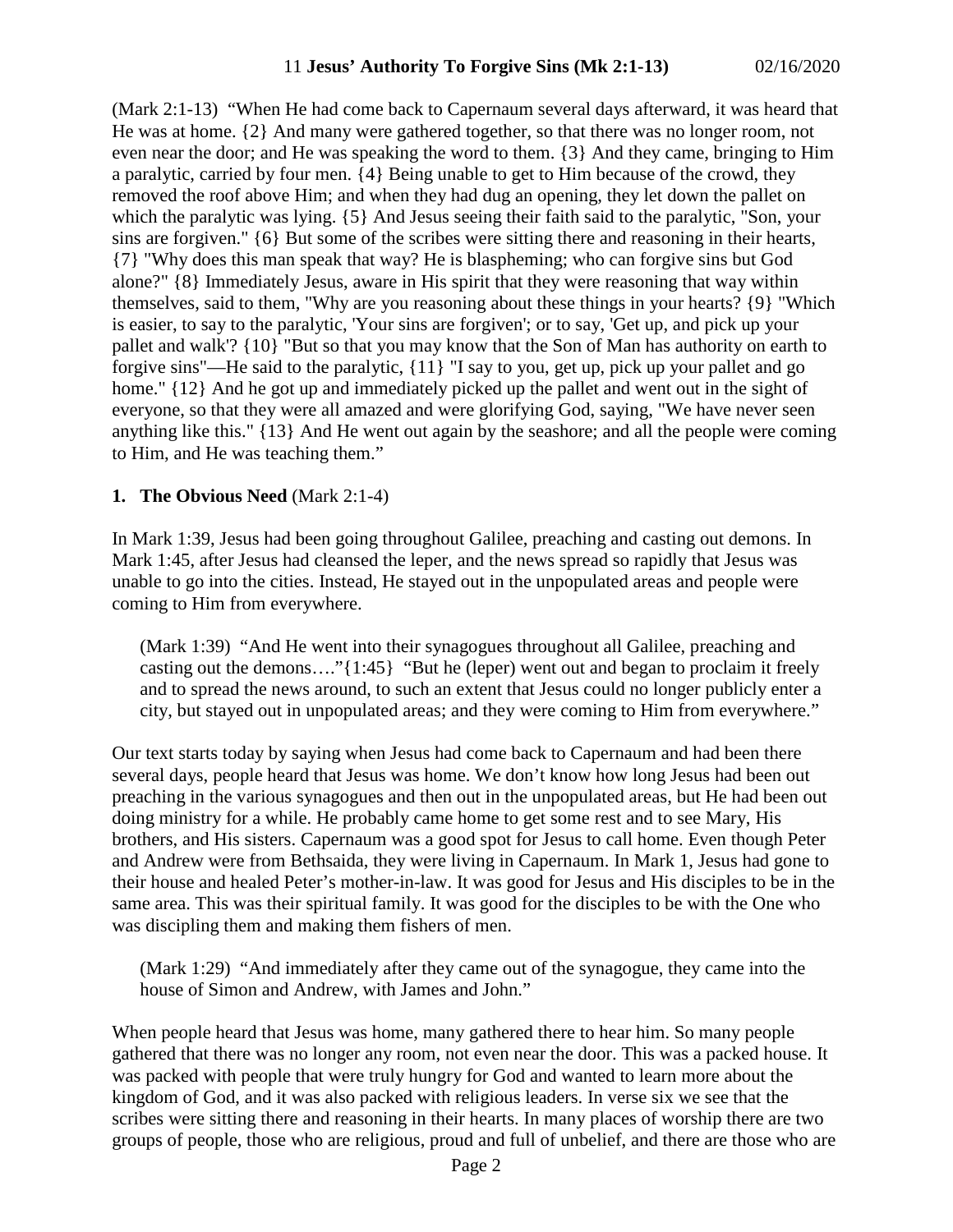humbly and hungry to hear the Word of the Lord. In James 1:21, we are exhorted to put aside all filthiness and in humility receive the word implanted, which is able to save our souls. People were going to John and were confessing their sins and getting baptized. But, there were religious leaders who were not being baptized. They were there to check out what was going on. They were self-righteous and did not see a need to confess their sins. When John saw them, he said, "You brood of vipers, who warned you to flee from the wrath to come. He told them to repent and bear the fruit of repentance. Jesus had both groups of people in His house.

(James 1:21) "Therefore, putting aside all filthiness and *all* that remains of wickedness, in humility receive the word implanted, which is able to save your souls."

(Matt 3:1-8) "Now in those days John the Baptist \*came, preaching in the wilderness of Judea, saying, {2} "Repent, for the kingdom of heaven is at hand….{6} and they were being baptized by him in the Jordan River, as they confessed their sins. {7} But when he saw many of the Pharisees and Sadducees coming for baptism, he said to them, "You brood of vipers, who warned you to flee from the wrath to come?  $\{8\}$  "Therefore bear fruit in keeping with repentance;"

As Jesus was teaching them, four men brought a paralytic to Him to be healed. That was the apparent need. He had a physical need and they knew that Jesus could heal him. Jesus had healed the sick, healed the diseased, healed the lepers, and had cast out many demons. This paralytic had a need to be physically healed. This man also had some great friends. It is nice to have friends that care enough about you to carry you to a place where you can get healed. I pray that the Connection Church will be full of these kinds of friends. When we see people that need physical healing, we will bring them to Jesus. When we see people that have any kind of physical, emotional, or spiritual need, we will do whatever it takes to get them to Jesus.

These four friends were determined to get their friend to Jesus. When they saw that there was no room, they removed the roof above Jesus. This was Jesus' house that they were tearing the roof off of. I see two attitudes here. First, I see the determination of these four friends. They would not take no for an answer. They were going to do whatever it takes to bring their friend to Jesus. Are we going to do whatever it takes to get our friends in the neighborhood to Jesus? Are we going to do whatever it takes to get our friends at work to Jesus? Are we going to do whatever it takes to bring our family and relatives to Jesus? Are we going to pray and remove the spiritual strongholds in the heavenlies so that there are clear skies above our friends? I pray that we will have a church full of these four friends that are determined and will do anything it takes to bring their friends to Jesus.

The second attitude I see is the attitude of Jesus. He came home, presumably to rest. He had been out ministering for weeks or months and came home for some downtime. When people heard He was there, they came in droves and filled His house to overflowing. When there was no more room, they tore apart His roof to bring a paralytic to Him. I think my attitude would have shifted. I would have probably drawn a line. It is okay to come to my house. It is okay to disrupt my rest. It is okay to come to me with your needs. But, why do you come to tear apart my house. Enough is enough. Stop destroying my home. That was not Jesus' attitude. He valued people more than possessions. Helping this paralytic get healed and forgiven was far more important than earthly possessions. Jesus sought first the kingdom of God, not the things of the earth. Jesus had a proper perspective on worldly treasures and eternal treasures. I pray that the Connection Church, including me, would always have this attitude that was in Christ, people not possessions.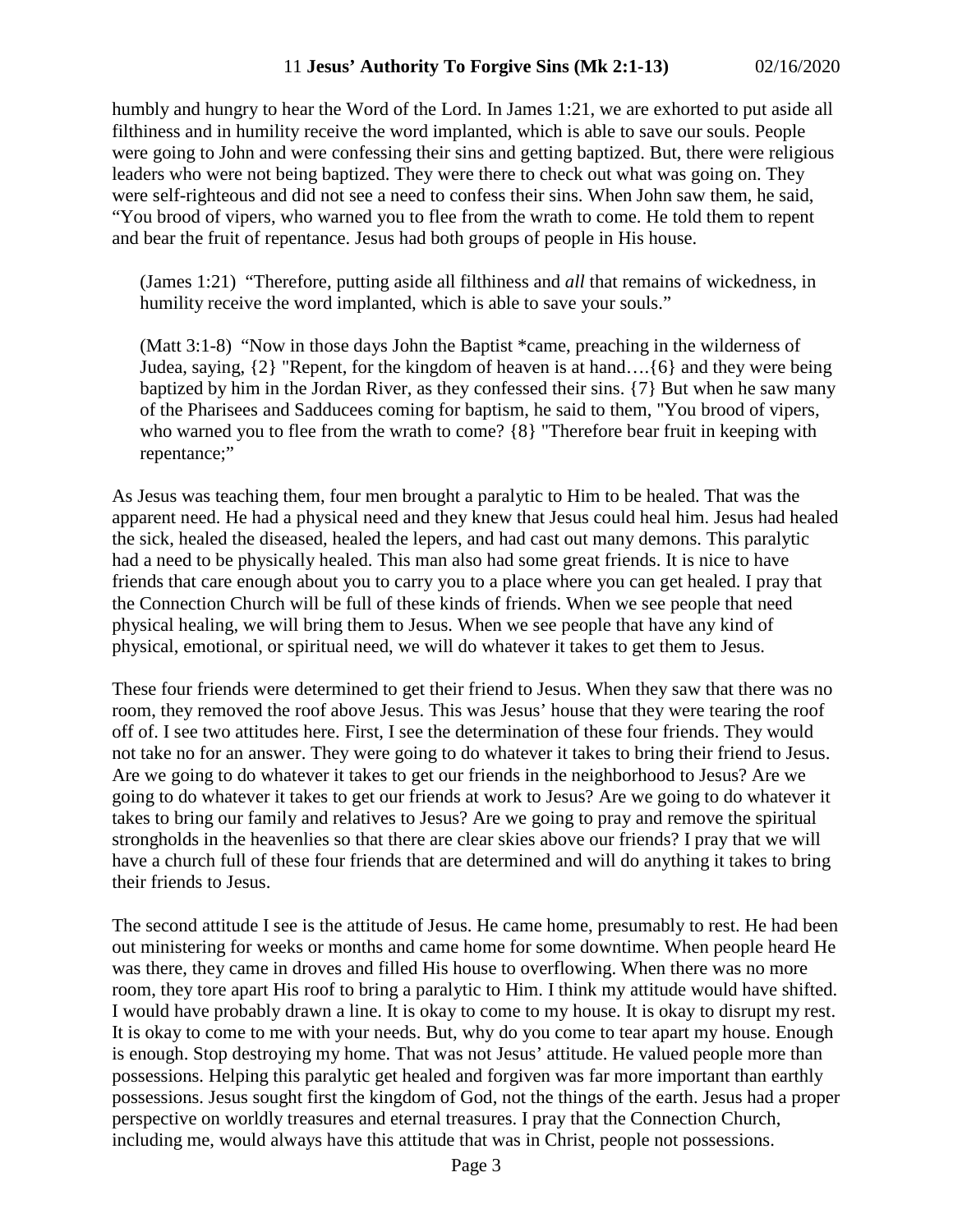In 1979, BJ Thomas had a hit song called, "Using things and Loving People."[1](#page-3-0) BJ got it right. That is the way it has got to be. We have to use our homes, but love people. Jesus exemplified that attitude.<https://www.youtube.com/watch?v=tp6qWiXYe3w>

There is one more thing that these four friends had that I want to mention. Verse five starts with, "And Jesus seeing their faith." These four friends were full of faith. They had no doubt in their mind that Jesus could and would heal their friend. I pray that the Connection Church would be filled with people who are full of faith. We want to have faith to see people healed, delivered, and saved.

(Mark 2:5a) "And Jesus seeing their faith…"

#### **2. The Ultimate Need** (Mark 2:5)

There were two needs. The obvious need was for physical healing. I don't think that most of the people were focused on the ultimate need. But Jesus knew the true need. Physical healing is temporary, but our souls are eternal. This paralytic had a spiritual need for his sins to be forgiven. They brought the paralytic to Jesus for physical healing and Jesus said to the paralytic, "Son, your sins are forgiven." Jesus did not ignore the physical need, but He spoke first of his spiritual need.

(Mark 2:5) "And Jesus seeing their faith said to the paralytic, "Son, your sins are forgiven."

In Isaiah 59:2, the prophet said that our iniquities have made a separation between us and God. This man needed forgiveness so that his relationship with God could be restored. In Romans 3:23 we read that all of us have sinned and fall short of the glory of God. All of us have the same sin condition that the paralytic had. All of us have sinned and our sins have separated us from God. Jesus always kept an eternal perspective and was aware of the man's true need.

(Is 59:2) "But your iniquities have made a separation between you and your God, and your sins have hidden *His* face from you so that He does not hear."

(Rom 3:23) "for all have sinned and fall short of the glory of God,"

When Jesus saw the faith of the paralytic's friends, He said to the paralytic, "Son, your sins are forgiven." Jesus prioritized the most important need that all of us have, and that is forgiven. Notice the priorities that Jesus gave in Matthew 18:8-9. He said if your hand or foot causes you to stumble, cut it off, for it is better to enter life crippled or lame, than to have two hand or two feet and be cast into the eternal fire. They, He repeats this using our eyes. He said it is better to enter life with one eye than to have two eyes and be cast into fiery hell. It was more important for this paralytic to have his sins forgiven than to be healed and yet cast into the fiery hell. There is a heaven and a hell. Our souls are eternal. The most important decision we will ever make in life is about where we will spend our eternity. Have you received Christ's forgiveness in your life? No matter what else may be going on in your life, this is the most critical decision of your life. When we confess Jesus as Lord of our lives, we are born again.

<span id="page-3-0"></span><sup>&</sup>lt;sup>11</sup> <https://www.youtube.com/watch?v=tp6qWiXYe3w>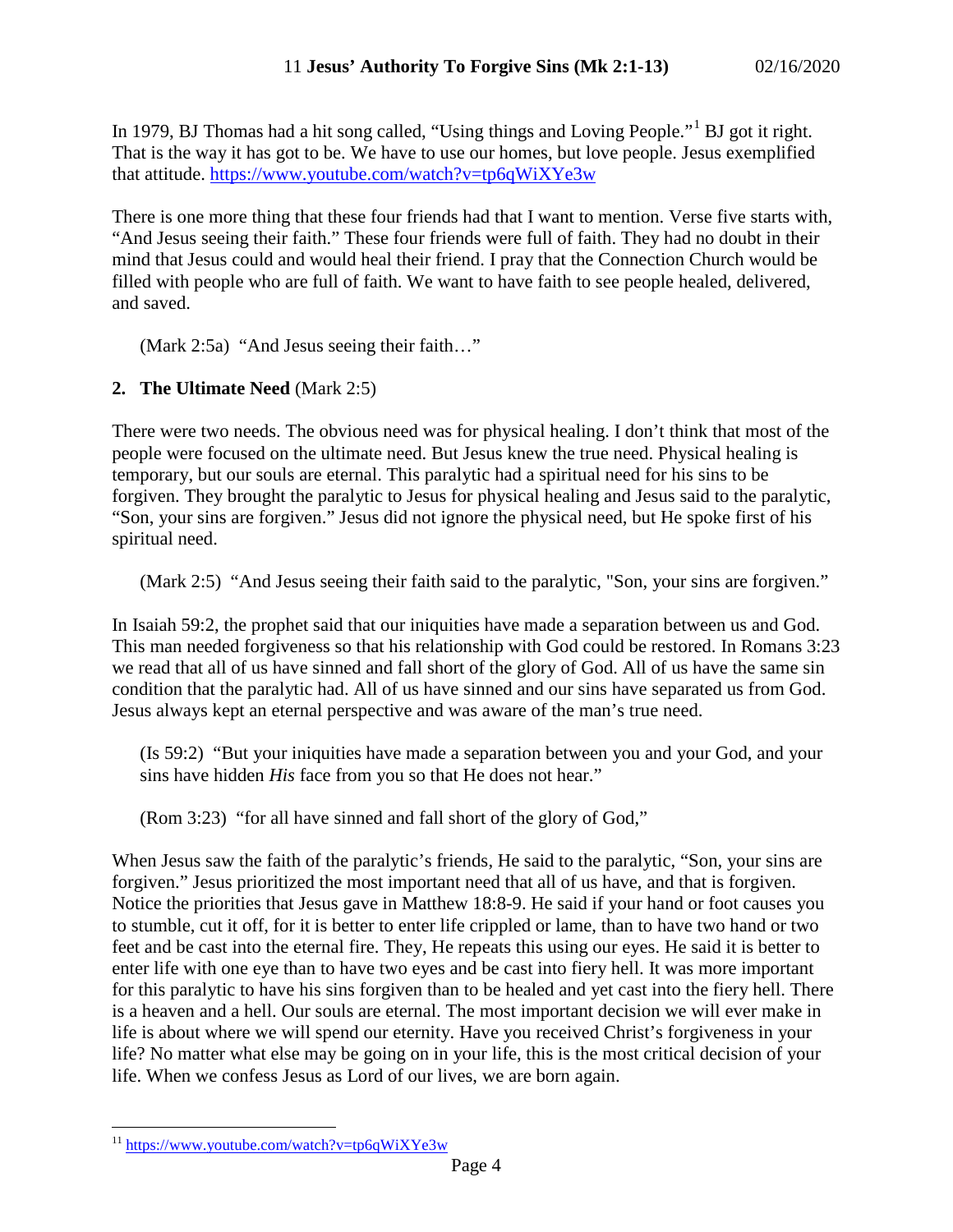In 2 Corinthians 5:21, Paul wrote that "He who knew no sin was made sin on our behalf that we might become the righteousness of God in Him." When we receive Christ into our lives, we enter into a covenant with Him and He takes our sins and gives us His righteousness. Our future is sealed once and for all. We will spend an eternity in heaven. May we be a church that always sees the true needs that people have. We may help them by serving them. We may feed the poor, clothe the naked, or meet some other need, but the true need in their life is Jesus' forgiveness. May we be a church that preaches forgiveness for sins. That is the good news of the gospel.

(Matt 18:8-9) "If your hand or your foot causes you to stumble, cut it off and throw it from you; it is better for you to enter life crippled or lame, than to have two hands or two feet and be cast into the eternal fire. {9} If your eye causes you to stumble, pluck it out and throw it from you. It is better for you to enter life with one eye, than to have two eyes and be cast into the fiery hell."

### **3. The Authority To Meet All Needs** (Mark 2:6-13)

When Jesus told the paralytic that his sins were forgiven, the bells and whistles went off in the heads of the scribes. They reasoned in their hearts, "He is blaspheming; who can forgive sins but God alone." They were thinking that Jesus was making Himself out to be God. They understood that all sin is ultimately against God, and only God could forgive sins against God.

(Mark 2:6-7) "But some of the scribes were sitting there and reasoning in their hearts, {7} "Why does this man speak that way? He is blaspheming; who can forgive sins but God alone?"

David understood this. In Psalm 51 he asked God to wash him thoroughly from his iniquity and to cleanse him of his sin. Then he said, "Against You, You only, I have sinned and done what is evil in Your sight." David sinned against Uriah the Hittite. He committed adultery with his wife and then he had Uriah put to death on the front lines. David had sinned against others, not just God. But David understood that any and all sin was ultimately against God.

(Ps 51:2-4) "Wash me thoroughly from my iniquity and cleanse me from my sin. {3} For I know my transgressions, and my sin is ever before me. {4} Against You, You only, I have sinned and done what is evil in Your sight, so that You are justified when You speak and blameless when You judge."

Jesus was aware in His spirit that they were reasoning that way in themselves. Only God knows the thoughts of a man. He knows every thought before we even speak. In Psalm 139, David said, "Even before there is a word on my tongue, behold, O Lord, You know it all." So, Jesus asked them, "Why are you reasoning about these things in your hearts." Their eyes should have been opened to who Jesus was by his question to them.

(Mark 2:8) "Immediately Jesus, aware in His spirit that they were reasoning that way within themselves, said to them, "Why are you reasoning about these things in your hearts?"

(Ps 139:4) "Even before there is a word on my tongue, Behold, O LORD, You know it all."

Then, Jesus asked them, "Which is easier, to say to the paralytic, 'Your sins are forgiven', or to say, 'Get up, and pick up your pallet and walk'? Only God could forgive sins and heal the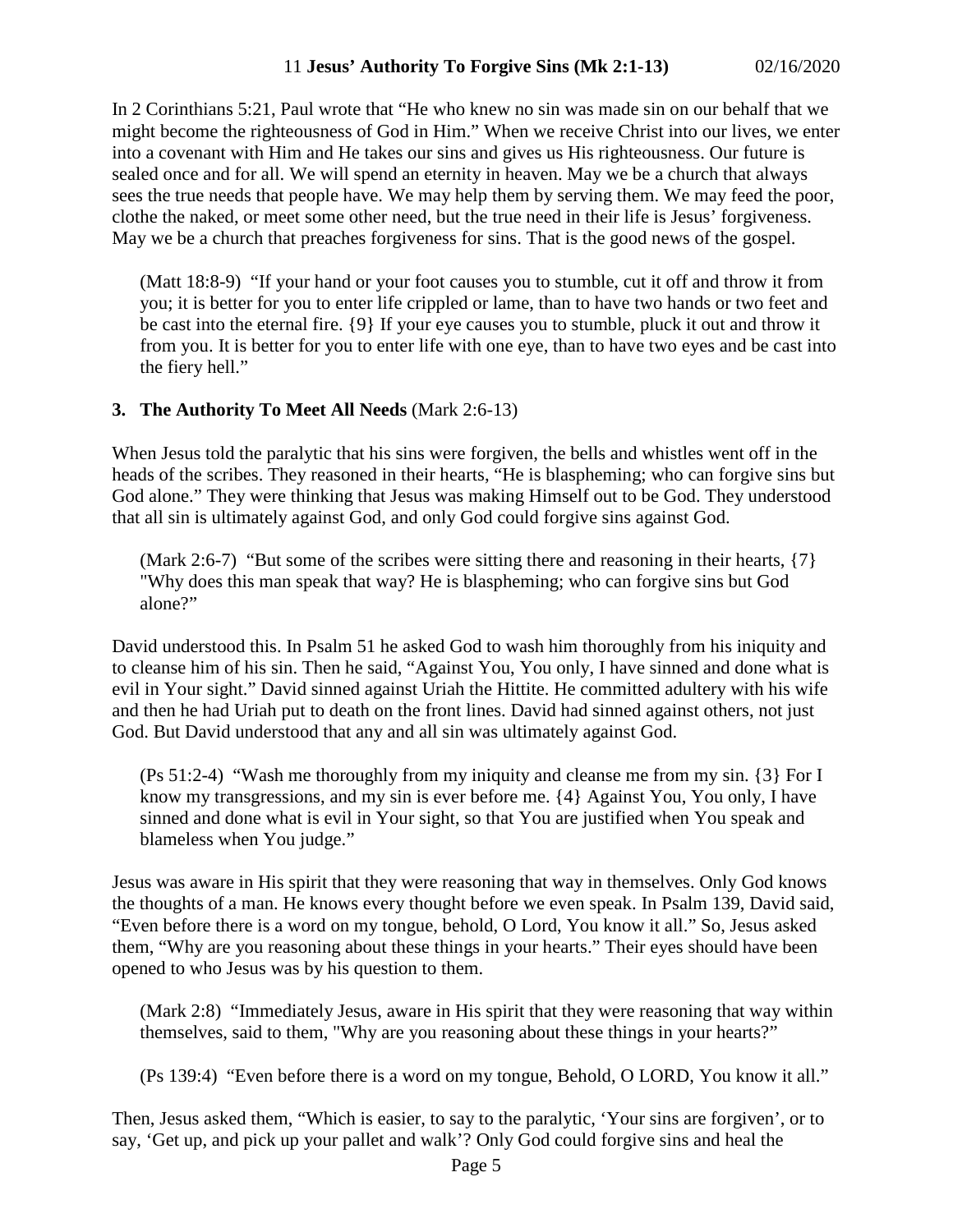paralytic. Jesus is clearly telling them who He is. Then, Jesus said, "But so that you may know that the Son of Man has authority on earth to forgive sins," Jesus said to the paralytic, "I say to you, get up, pick up your pallet and go home." Jesus forgave the paralytic and then He healed the paralytic. Jesus had authority to do both.

(Mark 2:9-11) "Which is easier, to say to the paralytic, 'Your sins are forgiven'; or to say, 'Get up, and pick up your pallet and walk'? {10} "But so that you may know that the Son of Man has authority on earth to forgive sins"—He said to the paralytic, {11} "I say to you, get up, pick up your pallet and go home."

I believe that this is the main point of the whole passage. Yes, Jesus cared about healing the paralytic. Yes, Jesus cared about forgiving this man of his sins. But, Jesus was using the opportunity to reveal to these scribes that He was the Messianic King who had all authority. If you recall in Isaiah, that the Messiah is the Wonderful Counselor, Mighty God, Eternal Father, and Prince of Peace. Jesus was and is the Mighty God. Jesus was and is the Eternal Father. Jesus and the Father are One.

(Is 9:6-7) "For a child will be born to us, a son will be given to us; And the government will rest on His shoulders; And His name will be called Wonderful Counselor, Mighty God, Eternal Father, Prince of Peace. {7} There will be no end to the increase of *His* government or of peace, On the throne of David and over his kingdom, To establish it and to uphold it with justice and righteousness From then on and forevermore. The zeal of the LORD of hosts will accomplish this."

In Philippians 2:5-7, Paul wrote that Christ Jesus, who, although He existed in the form of God, did not regard equality with God a thing to be grasped, but emptied himself, taking the form of a bond-servant, and being made in the likeness of men." Even though Jesus existed in the form of God, He emptied and humbled Himself to come here as the Son of God and the Son of Man. He was both God and Man.

(Phil 2:5-7) "Have this attitude in yourselves which was also in Christ Jesus, {6} who, although He existed in the form of God, did not regard equality with God a thing to be grasped, {7} but emptied Himself, taking the form of a bond-servant, *and* being made in the likeness of men."

In Colossians 1:19, Paul said, "for it was the Father's good pleasure for a the fullness to dwell in Him." Then, in Colossians 2:9, Paul wrote, "for in Him all the fullness of Deity dwells in bodily form." Jesus, the Messiah, was God, and He had authority to forgive sins and to heal people.

(Col 1:19) "For it was the *Father's* good pleasure for all the fullness to dwell in Him,"

(Col 2:9) "For in Him all the fullness of Deity dwells in bodily form,"

Jesus did not just tell the scribes who He was, He demonstrated who He was. He ordered the paralytic to pick up his pallet and go home, something that the paralytic could not do. But, Jesus healed the paralytic and now the paralytic did exactly what the Lord commanded him. "He got up and immediately picked up the pallet and went out in the sight of everyone." These were not just words that Jesus was speaking; this was a miracle of healing, seen by them and everyone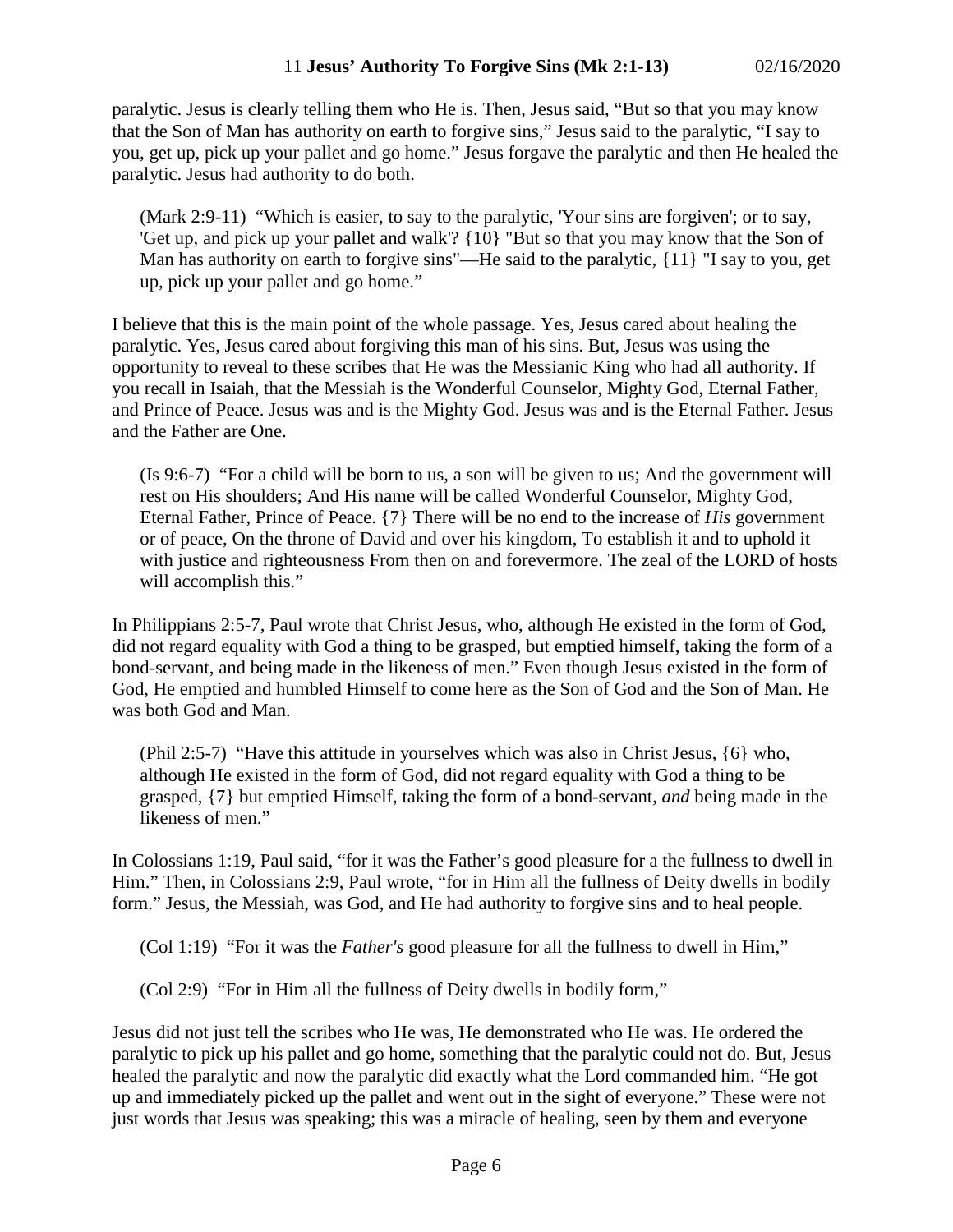else that was at Jesus' house that day. They were all amazed and were glorifying God, saying "We have never seen anything like this."

(Mark 2:12) "And he got up and immediately picked up the pallet and went out in the sight of everyone, so that they were all amazed and were glorifying God, saying, "We have never seen anything like this."

In 1 Corinthians 2:4-5, Paul wrote that his message and "preaching were not in persuasive words of wisdom, but in demonstration of the Spirit and of power, so that your faith would not rest on the wisdom of men, but on the power of God." This is exactly what Jesus did. His message was not just in words, but in demonstration of the Spirit and of power.

(1 Cor 2:4-5) "and my message and my preaching were not in persuasive words of wisdom, but in demonstration of the Spirit and of power, {5} so that your faith would not rest on the wisdom of men, but on the power of God."

If you can recall in Mark 1, the people were amazed at Jesus' teaching, saying, "What is this? A new teaching with authority! He commands even the unclean spirits, and they obey Him." Jesus taught with authority, and had demonstrated that He had authority over sickness, disease, and demons. In this passage, Jesus broadened our understanding to know that He also had authority to forgive sins.

(Mark 1:27) "They were all amazed, so that they debated among themselves, saying, "What is this? A new teaching with authority! He commands even the unclean spirits, and they obey Him."

When Jesus was baptized and anointed by the Holy Spirit, John said, "Behold, the Lamb of God who takes away the sins of the world." Jesus came here to forgive us of our sins. He came to give His life as a perfect sacrifice and took our punishment, dying on the cross for our sins. The greatest need that all of us have is for our sins to be forgiven so that we can be with God forever.

(John 1:29) "The next day he saw Jesus coming to him and \*said, "Behold, the Lamb of God who takes away the sin of the world!"

After healing and forgiving the paralytic, Jesus went out again by the seashore and all the people were coming to Him, and He was teaching them. This was just one of many incidents in the life of Jesus. Mark zeroed in on this incident in Jesus' ministry to teach us that Jesus also had authority to forgive. After this incident, Jesus continued on doing what He said He must do, to go to other cities and preach the kingdom of God.

(Mark 2:13) "And He went out again by the seashore; and all the people were coming to Him, and He was teaching them."

# **Conclusion and Applications**

What are the needs in your life today? Do you have an obvious need like the paralytic? If so, let's ask the Father to heal you. If you need wisdom, He promises to give wisdom. If you need provision, He is Jehovah Jireh and promises to provide for you. What needs do you have in your life. Your friends are here today to go with you to request God meet those needs.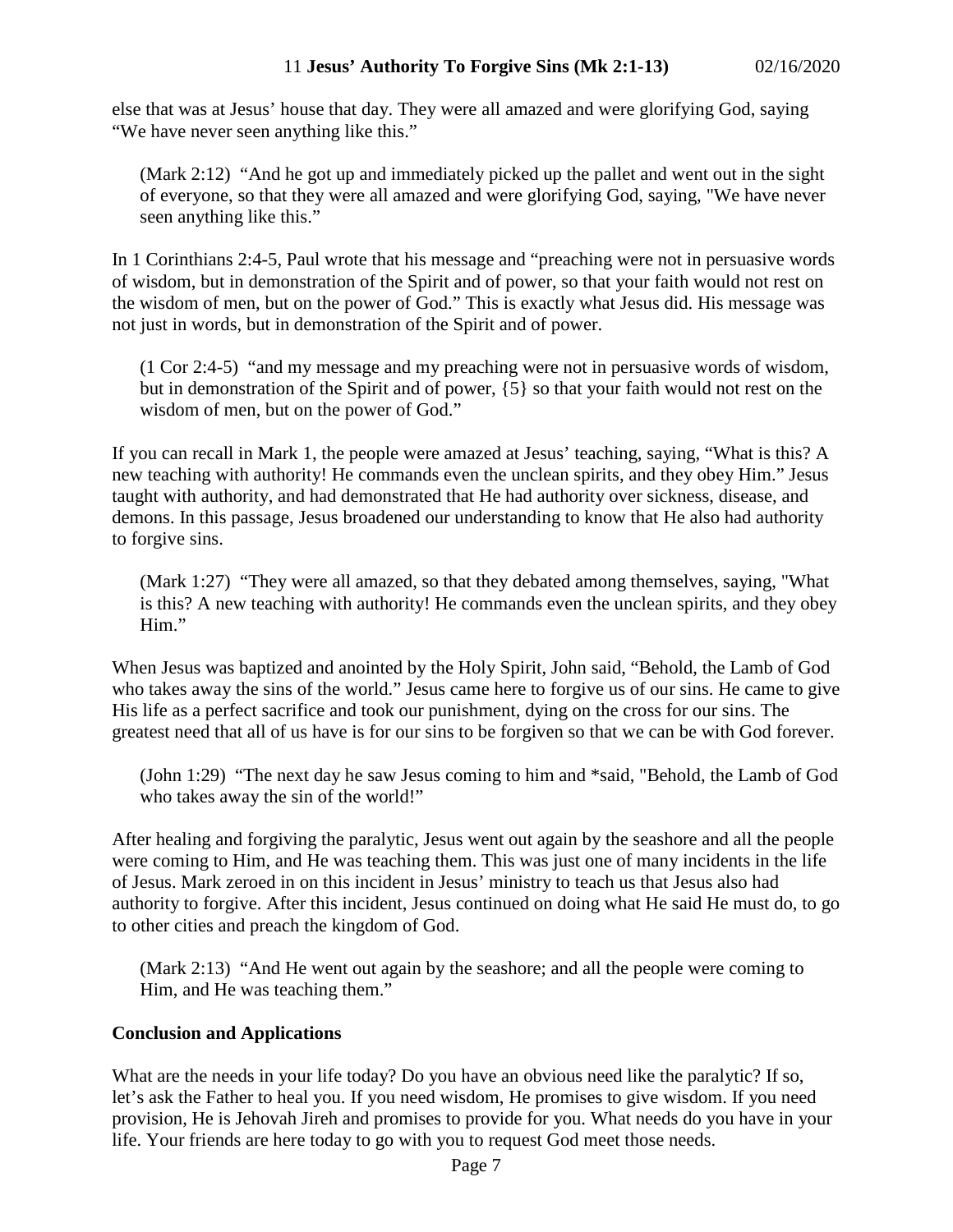Or, do you have a spiritual need like the paralytic? Has the ultimate need in your life been met? Have you been cleansed of your sins? Have you received God's forgiveness for your sins? Jesus has authority to heal and He has authority to forgive you of your sins. When a person receives Christ, Jesus comes in and forgives the person of all his sins. If you believe that Jesus came and died for our sins and was raised from the dead, you simply need to confess Him as Lord of your life. You can simply pray something like this:

Jesus, I believe that You came and died for my sins. I believe that You were raised from the dead. I ask You to come into my life and to forgive me of my sins. I give my life to You and make You my Lord and Savior. Thank You for a new life with You. I pray this in Jesus' name. Amen.

Perhaps you are here this morning and your need is for friends like the paralytic had. Perhaps you need a church family. If you would like to make CCA your church home, we have lots of friends who are determined and full of faith. On the Connection Cards, just indicate that you want to become a member of CCA. If you have other needs, write those and we will pray for those needs.

If you would like prayer for something this morning, whether it is a physical need, or whether it is a spiritual need, I encourage you to come to the front and we will pray for you.